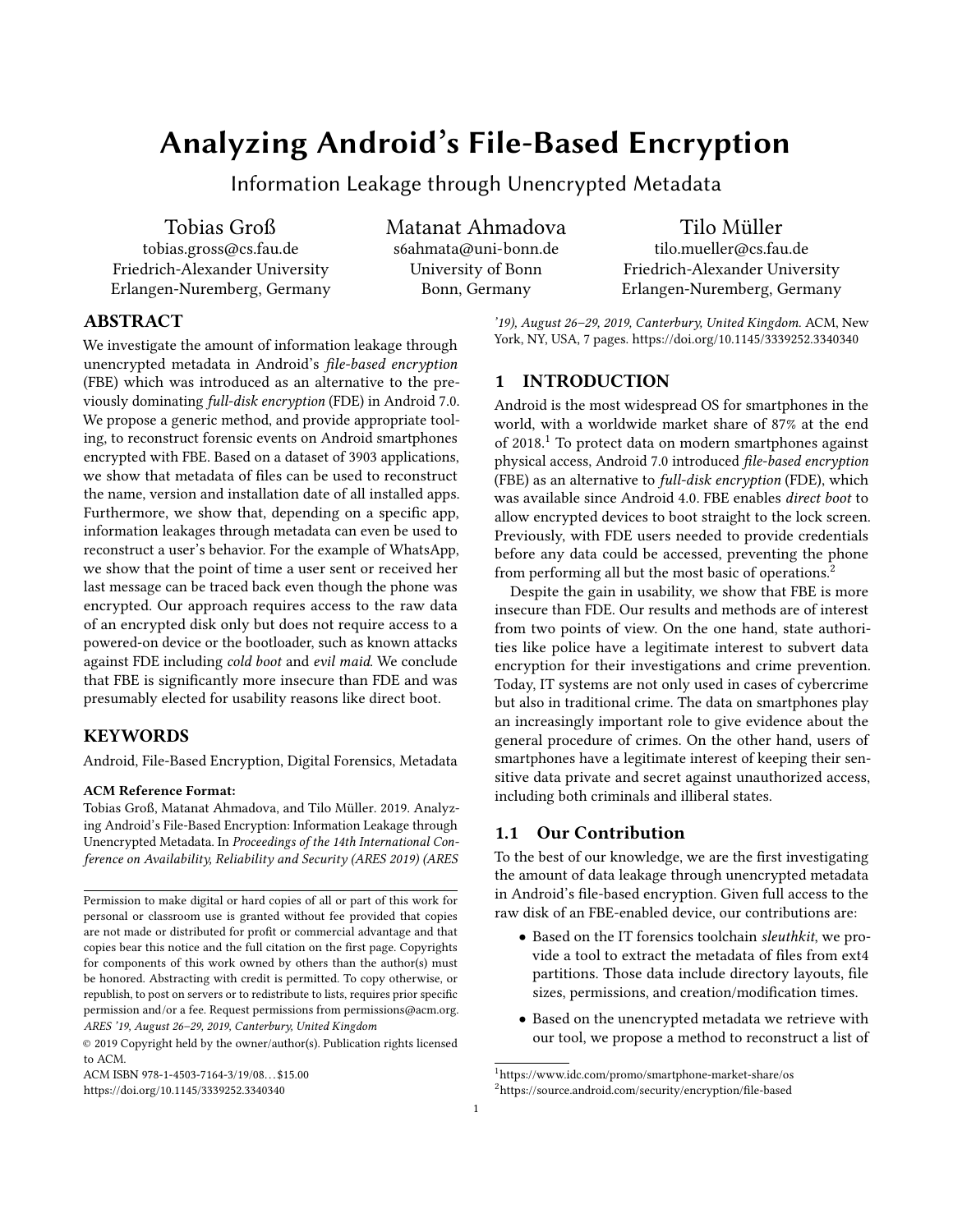ARES '19, August 26–29, 2019, Canterbury, United Kingdom Tobias Groß, Matanat Ahmadova, and Tilo Müller

installed apps from a device. Our analysis is based on a set of fingerprints from 3903 apps.

• For WhatsApp, we exemplarily show how to even reconstruct a user's behavior from FBE-enabled devices. This step, however, is highly app-specific and naturally limited.

Note: During our work, which was based on a Nexus 5X with Android 8.0, the latest version of Android 9.0 was released. According to Google, Android 9.0 introduces support for metadata encryption where hardware support is present. As a consequence, the flaws we identified are not applicable on up-to-date Android 9.0 smartphones, proving that Google was aware about privacy concerns of FBE independent of our results.

#### 1.2 Related Work

Loftus et al. [\[6\]](#page-5-0) give an overview of Android's file-based encryption and investigate whether known attacks against full-disk encryption are still applicable. As a result, they state that some attacks appear still feasible on Android 7.0 and later. In contrast to the work by Loftus et al. [\[6\]](#page-5-0), we investigate a new vulnerability of FBE, not present on FDE-enabled devices, namely, how to extract unencrypted metadata and exploit it to, e.g., reconstruct usage behavior.

Other works [\[9](#page-6-1)[–11\]](#page-6-2) evaluate the security of Android's FDE and proposed novel methods for hardening FDE. Müller et al. [\[8\]](#page-6-3) implemented a tool called FROST to extract the disk encryption key from a cold booted Android device. In contrast, Götzfried and Müller [\[3\]](#page-5-1) implemented a method to harden Android's FDE encryption against cold boot attacks. They also showed the vulnerability of Android to evil maid attacks. All this work shows the importance of the security research on disk encryption methods, but until today was limited to FDE.

Garfinkel [\[2\]](#page-5-2) developed a tool called fiwalk for extracting filesystem structures and metadata into XML files. We adapted this concept and implemented our own version of fiwalk which in addition extracts ext4 specific and FBE related metadata.

Research about reconstructing usage behavior from a filesystem's metadata was performed by the following papers: James et al. [\[4\]](#page-5-3) generated signatures for identifying user actions in Microsoft Internet Explorer, Mozilla Firefox and Microsoft MSN Messenger. The generated signatures are based on Windows registry modifications and changes to the filesystem's metadata. Kälber et al. [\[5\]](#page-5-4) have used a fingerprinting approach for reconstructing user actions in different Windows apps. As fingerprints they used NTFS timestamp changes and evaluated their approach on Mozilla Thunderbird and ICQ. In contrast to the previous work, we

extracted fingerprints from metadata for Android apps and despite FBE being in place.

# 2 BACKGROUND

In this section we give necessary background information about file-based encryption [\(2.1\)](#page-1-0), app fingerprints [\(2.2\)](#page-2-0), and the file and folder structure of Android devices [\(2.3\)](#page-2-1).

#### <span id="page-1-0"></span>2.1 File Based Encryption

Starting with Android 7.0, users can encrypt the userdata partition with FBE instead of FDE. Technically Android's FBE is implemented as a feature of the ext4 FS. The basic element in ext4 is an inode, which represents and stores metadata of a file or folder. Metadata include modify, access, create or change (MAC) timestamps, ownership information, size and a generation ID. File and folder names are not stored in an inode structure and are hence not present unencrypted.

Inodes hold pointers to the content data and to more metadata called extended attributes. The extended attributes are used to store data of filesystem extensions. In the case of FBE they also manage important data for the encryption. Other important metadata for our work is the generation ID. Generation IDs are used on NFS to distinguish new files reusing an inode from an older, already deleted file. The combination of an inode and generation ID is unique for the filesystem's lifetime.

File and folder names are only part of a folder's content data. Figure [1](#page-3-0) shows a simplified example of a folder containing a file. The content data of a folder is a list of names and inode reference. These entries define the name of child files/folders and link to their inode. This allow to nest folders and to build up the filesystem structure. With FBE the content of each file or folder gets encrypted with an individual per-file-key. Since file names are the content data of the parent folder, all names of files in the same folder get encrypted with the same key, namely the parent folders per-file-key.

The per-file-key of a file is inherited from a master key. For this process the extended attributes hold a random nonce and a key descriptor defining which master key to use. The per-file-key is the result of the encryption using AES128- ECB of the nonce with the master key. In our experiments AES256-XTS is used to encrypt the content data of a file with the per-file-key. For the folder entries AES256-CBC-CTS is used with the per-file-key of the folder to encrypt the file and folder names.

There are two master keys in a single user Android system. One is used for files which are needed after booting the device without unlocking to support basic functionality like emergency calls. These files are called *device encrypted* (DE). The DE master key is tied to the physical device. The second master key is for files which are only usable after unlocking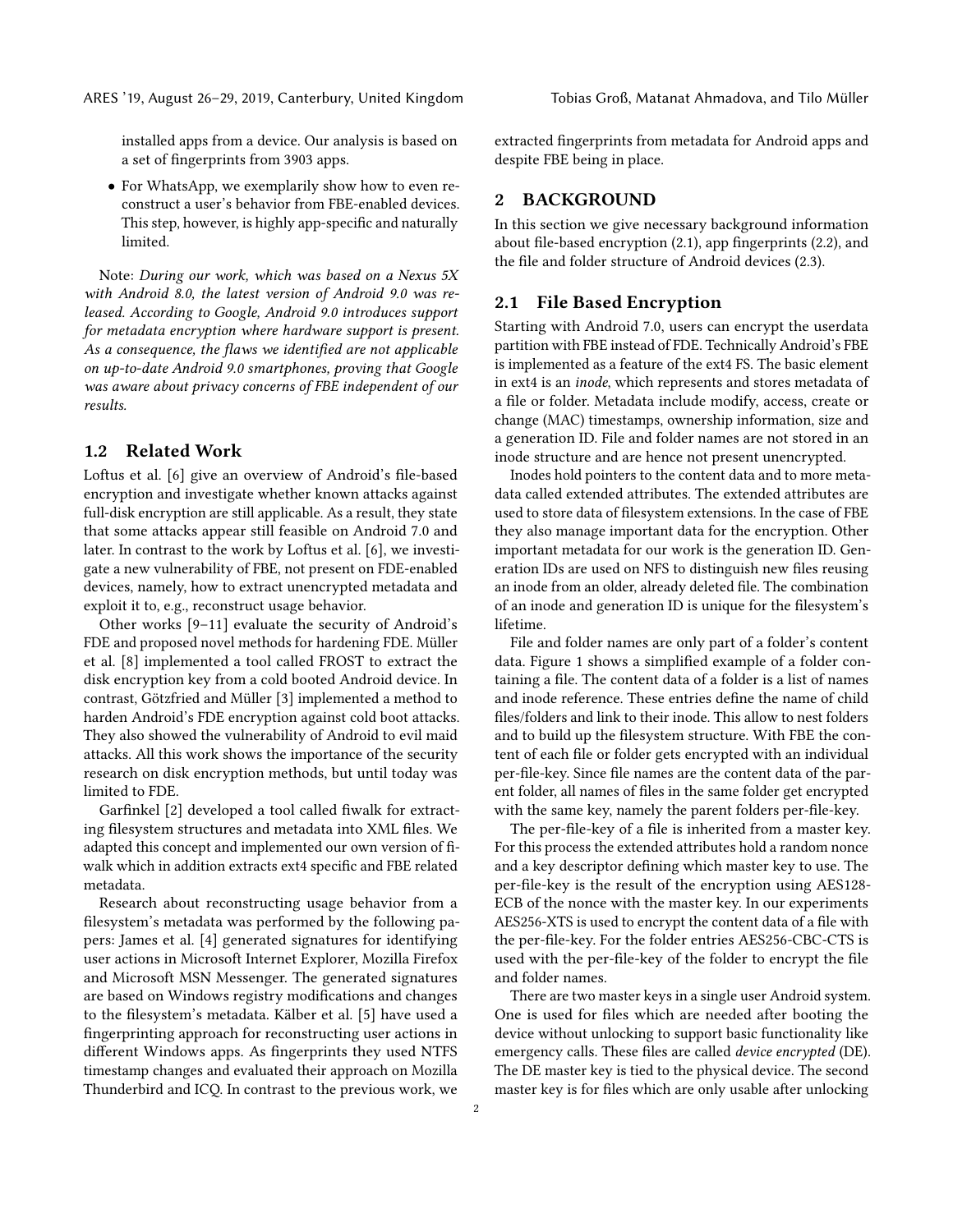the device with the user's passcode. These files are called credential encrypted (CE) as their master key is inherited of the passcode.

# <span id="page-2-0"></span>2.2 App Fingerprints

To reconstruct user activities on an Android smartphone even without decrypting the userdata partition, we take the concept of app fingerprints from Kälber et al. [\[5\]](#page-5-4) and James et al. [\[4\]](#page-5-3). The idea is that every user interaction with an app leaves patterns in the filesystem metadata. This is because apps often need to access data from files like program code and resources or modify or create new information stored in files. All file accesses and modifications are reflected in a file's MAC timestamp which is part of the metadata. Every user interaction of an app might touch those timestamps. For the case of instant messengers like WhatsApp, sending and receiving text messages or photos likely modifies a local database. Sending a photo must access the sent media file and receiving a photo must create a new media file.

Furthermore, we differentiate between ordinary fingerprints and characteristic fingerprints. Characteristic fingerprints are changes in the metadata which are only triggered by one specific action. Ordinary fingerprints are those which can also emerge from multiple user actions. Characteristic fingerprints are more valuable than ordinary fingerprints because they cannot be overlaid when other actions are executed after the action with characteristic fingerprints. This allows for reconstructing the event with characteristic fingerprints regardless other events happened afterwards.

#### <span id="page-2-1"></span>2.3 Files and Folder Structure

Android apps, in contrast to desktop apps on Windows or Linux, are strictly sandboxed, meaning that apps are restricted to their own folders when modifying, accessing or creating files. The userdata partition is typically mounted at /data, holding all third-party apps. We distinguish between static and dynamic app data. Static app data consists of program code, libraries and resources like graphics and sounds. The static app data is stored in a folder located under /data/app at install or update time and never gets changed afterwards. Dynamic app data can change after install time. There are several places where dynamic app data is stored, including /data/misc/profiles/{cur, ref}/appName, /data/ user\_de and /data/data/appName. For our work only /data/app is used for installation event reconstruction and /data/data for user action reconstruction.

# 3 ATTACKER MODEL

We assume an "attacker" (who can impersonate both sides, criminals and legitimate authorities) having physical access

Analyzing Android's File-Based Encryption ARES '19, August 26–29, 2019, Canterbury, United Kingdom

to an Android 7.0 or 8.0 device with FBE-enabled. This attacker is able to access the raw data of the encrypted disk, either through chip-off data recovery or logical access due to exploits or unlocked bootloaders. Modern smartphones like the Nexus 5X uses eMMC flash memory as persistent disk memory. Etemadieh et al. [\[1\]](#page-5-5) showed that it is possible to dump the data from an unsoldered eMMC chip with relatively little effort. Even for NAND chips, which can also be used as persistent memory, there exist methods for dumping data from the chip [\[7\]](#page-5-6).

# 4 IMPLEMENTATION

For our implementation we used a Nexus 5X device with Android 8.0.0 installed. We implemented our own version of fiwalk [\[2\]](#page-5-2), which outputs all files and folders to a file in the DFXML<sup>[3](#page-2-2)</sup> format. Our version of fiwalk also includes the ext4 specific metadata generation ID and FBE related metadata like nonce, master key descriptor and cipher.

# 4.1 Installation Event Reconstruction

To reconstruct installation events, we built a database of app fingerprints. We identified the location of an app's static files which do not change in size or content after installation and used these files to fingerprint apps. The static data of an app is structured as pictured in figure [2.](#page-3-1) On the root level of an app's folder is the base.apk. This file is an archive for the whole app data. Subfolders of the lib folder store native libraries used by the app. These libraries get extracted from the base.apk at install time. So as time of installation we just take the creation timestamp of the base.apk. After installing this file, all native libraries get extracted and last, the app code gets compiled.

The Android runtime (ART) compiles program code of an app to machine code, typically known as ahead-of-time (AOT) compilation and stores it in files located inside child folders of oat. File sizes and content may differ little from one installation to another. Therefore, we cannot use these files for fingerprints. Instead, we used the file sizes of base. apk and native libraries, as these files are static in size even on different devices. To identify apps, our fiwalk module iterates over all apps in /data/app and tries to match the file sizes with a fingerprint inside the database. To exclude AOT files from matching without file and folder names, we exclude them based on the file count of a folder and the cr-times of files. In the oat folder are always two or three files, see figure [2,](#page-3-1) while in the lib folder an arbitrary number of files is stored.

<span id="page-2-2"></span><sup>3</sup>https://github.com/dfxml-working-group/dfxml\_schema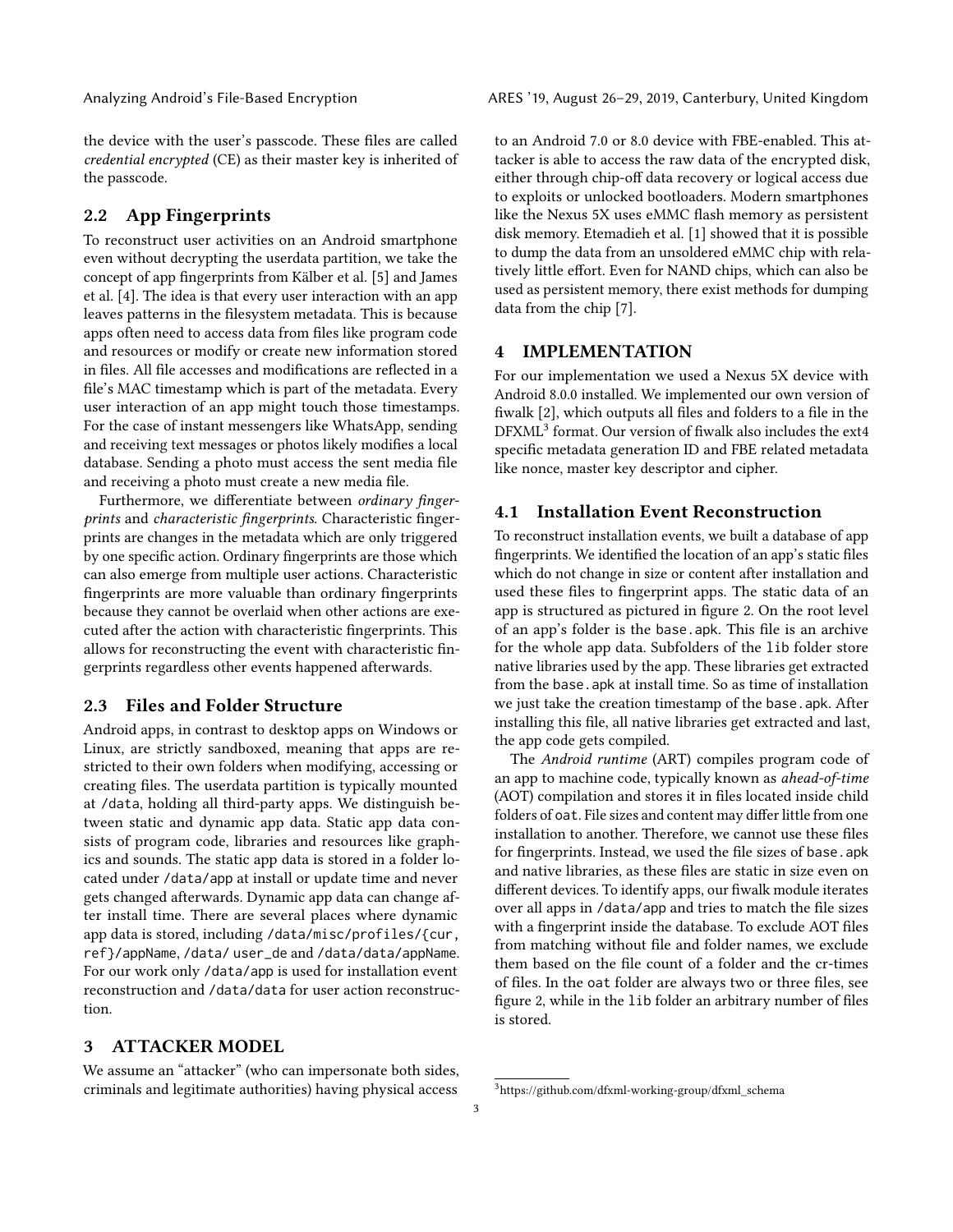<span id="page-3-0"></span>

Figure 1: Simplified file and folder organization in ext4 filesystem

<span id="page-3-1"></span>

Figure 2: Layout of static app data

#### <span id="page-3-3"></span>4.2 Dynamic Data Folder Identification

Our linking tool identifies all app-related folders despite the app folder at /data/app which is identified by the first module and only stores static data. To reconstruct user actions in apps we need dynamic data which gets identified by this tool. The linking tool takes the userdata partition file/folder structure, metadata and the inode of the app folder in /data/app and outputs the inodes of other app-related folders created during app installation. We investigated the installation process of an app and identified the following folders, in which app related folders get created during installation: /data/ data, /data/user\_de, /data/misc/profiles/cur/0 and

/data/misc/profiles/ref. But in the end we used the behavior of generation IDs to identify all these app-related folders, as described in the following.

The first generation ID ready for allocation is chosen randomly at each device boot. When creating a new file, this file gets the initial generation ID and then the generation ID is incremented. The following applies for two installed apps  $a$  and  $b$ , where  $b$  was installed after  $a$ :

$$
\forall a \in A, b \in B : G(a) < G(b)
$$

where  $G(x)$  is the generation ID of a folder x and the set A consists of app-related child folders directly under /data/ app, /data/data, /data/user\_de, /data/misc/profiles/ cur/0 and /data/misc/profiles/ref. Analogous, the set B consists of folders for an app b.

So we can identify the set A of all app-related folders of app a by knowing the folder in /data/app checking the following condition:

$$
A = \{x \in F \mid G(x) > G(z) \land G(x) < G(z) + \epsilon\}
$$

where F is the set of all subfolders of /data/data, /data/ user\_de, /data/misc/profiles/cur/0 and /data/misc/ profiles/ref and z the app related subfolder in /data/app.

#### <span id="page-3-2"></span>4.3 User Action Reconstruction

To reconstruct user actions in apps we have to create a database with characteristic fingerprints for each of the targeted actions. The database creation can be done offline and onceonly. For simplicity, the generation should be performed on a device with folder and filenames in cleartext and access to the whole filesystem. This is the case at devices with no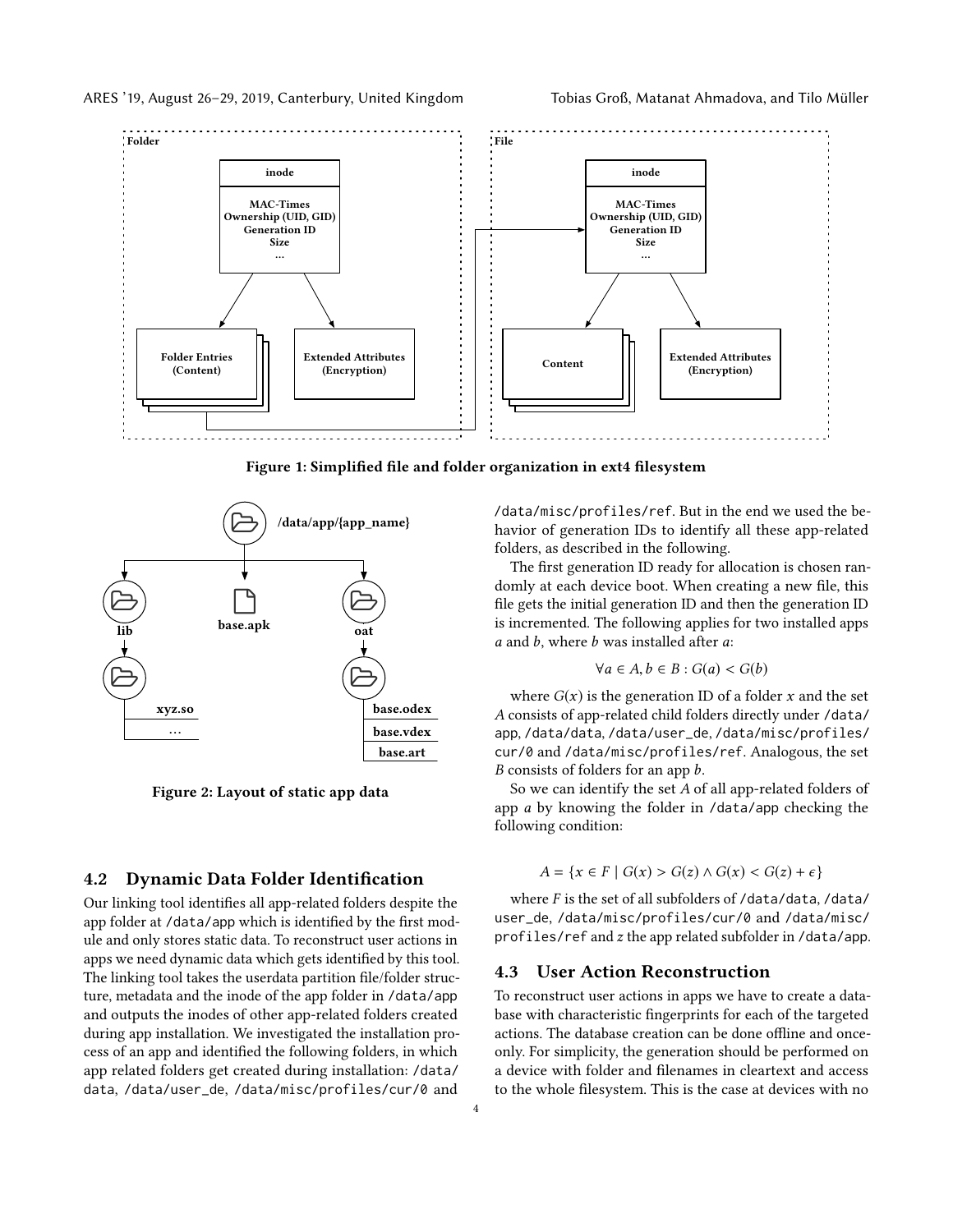<span id="page-4-0"></span>

Figure 3: Fingerprint generation process

disk encryption enabled and raw storage device access, e.g., through an unlocked bootloader or rooted device.

The process of fingerprint generation is shown in figure [3.](#page-4-0) In the prepare system phase, the apps we want to generate fingerprints for get installed and set ready to use. To extract the metadata, we reboot the device into the bootloader and boot a TWRP recovery image to dump the complete metadata and file structure in the extract filesystem metadata phase. At the end of each cycle, we boot into the Android system and perform the action we want to identify characteristic fingerprints.

To find only changes in the metadata which are related to the chosen action, we have to perform each cycle multiple times to segregate noise from background processes and system tasks. The changes in the filesystem occurred during an app's installation are extracted by comparing the dumps of cycle *n* with  $n+1$  with the *idifference*<sup>[4](#page-4-1)</sup> tool which returns a<br>list of new changed, modified and deleted files. Fingerprints list of new, changed, modified and deleted files. Fingerprints related to the app action are those which occurred in nearly all cycles.

After identifying fingerprints for different actions, we can calculate the characteristic fingerprints of all actions. Characteristic are all those metadata changes which only occurred for one action. These characteristic fingerprints have more significance because they are not triggered by other actions.

The general process of matching fingerprints operates as follows. We extract the metadata of the target device and then divide the files into timeframes by their MAC-times. This provides us with a list of modified, accessed and created files for each timeframe. Last, we can match each timeframe with the fingerprint database. We get a hit if all characteristic traces of an action are contained in a timeframe and we can reconstruct the action to be happened at the timeframe.

The part of matching an exhibit's userdata partition to reconstruct user actions is highly dependent on the app and the identified fingerprints. The fingerprints use file and folder names to clearly identify which file's and folder's metadata change by executing an action.

<span id="page-4-1"></span><sup>4</sup>https://www.forensicswiki.org/wiki/Fiwalk

Analyzing Android's File-Based Encryption ARES '19, August 26–29, 2019, Canterbury, United Kingdom

# 5 EVALUATION

In this section we evaluate our method for installation event reconstruction and adapt our concepts of user action reconstruction to WhatsApp.

# 5.1 Installation Event Reconstruction

For evaluating our installation event reconstruction approach, we used a Google Play Store crawler for half a year. Regularly, we downloaded the top 20 of free apps for every store category. For all apps once downloaded we checked for new versions and also downloaded these. At the end we had 1326 different popular apps and 850 of them in at least two different versions. In total we used 3903 different APKs for our installation event reconstruction evaluation.

In the first part of our evaluation we built a database of app fingerprints with these 3903 different APKs. We utilized a rooted Nexus 5X device and installed the APKs with only one version of an app at a time. Afterwards we extracted the file sizes of base.apk and all libraries to store them in our database.

We checked the uniqueness of the fingerprint for each specific app version. In our test set we encountered no two different apps with the same fingerprint. We encountered only 26 apps having the same fingerprint for different app versions. In conclusion this means for the reconstruction process that it is extremely unlikely that an installation event for a wrong app gets reconstructed. Only the reconstruction of the exact app version remains uncertain.

In the second part we run tests on our reconstruction tool. In total we randomly selected 132 apps from our pool and installed them on a test device. Among the selected apps are also some of them which have no unique fingerprint for different versions. For all installed apps we identified the correct app name and installation time in the region of seconds. Also, the correct app version gets reconstructed, for those with no unique fingerprint all matching versions get suggested.

#### 5.2 WhatsApp User Action Reconstruction

Last we conducted a case study to show that we can reconstruct user actions in WhatsApp using unencrypted metadata only. This case study consists of multiple steps. First, we investigated which fingerprints are left behind on the metadata for different user actions. Afterwards, we selected fingerprints which originate in files which we can identify on an FBE-enabled device using structural information. Last, we conducted some tests to show that we can match those fingerprints on our FBE test device and reconstruct user actions in WhatsApp.

In the first step we run the fingerprint generation process, presented in section [4.3](#page-3-2) for the following user actions: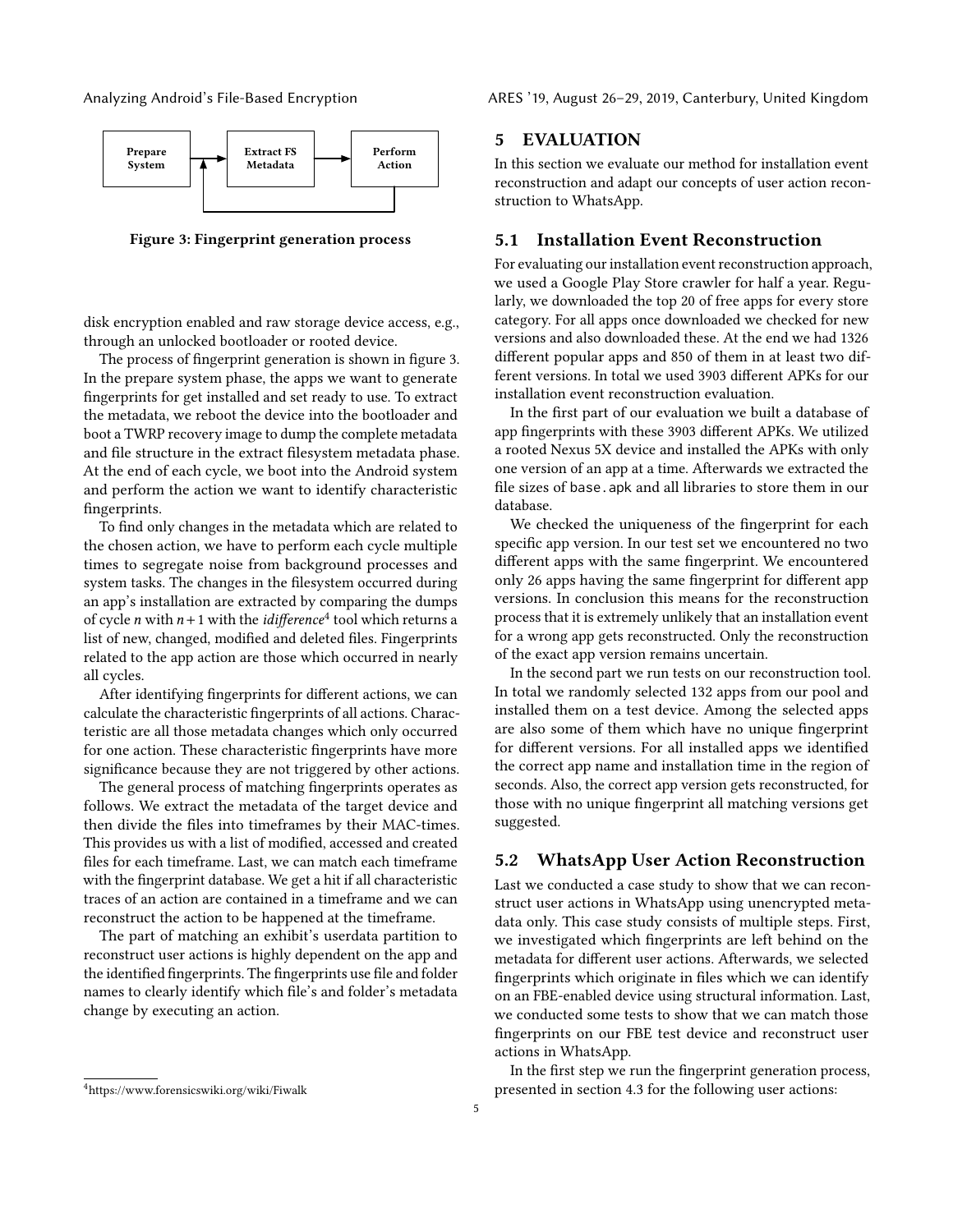- send message to an existing conversation (CSM)
- send photo to existing conversation (CSP)
- send message (new conversation) (NM)
- send photo (new conversation) (NP)
- receive message and open conversation (RM)
- receive photo and open conversation (RP)
- open WA and close in task manager (OC)
- receive photo without opening WA (PNP)
- receive message without opening WA (PNM)

We performed the generation process ten times for every user action to track files which change timestamps during user action or get created. Afterwards we seek for characteristic fingerprints of investigated actions. We could not identify characteristic fingerprints in our set of user actions for WhatsApp. In the next step we selected fingerprints with files we can locate on an FBE-enabled device with no file and folder names. In our fingerprints we discovered that for every action, WhatsApp's databases get updated timestamps.

After the installation, the WhatsApp folder in /data/ data/ is empty except the two symbolic links cache and code\_cache. On the first start of WhatsApp six folders are created in the specific order: app\_minidumps, app\_traces, databases, files, no\_backup and shared\_prefs. All WhatsApp databases get created in the databases folder. On the first start, eight database files get created, each time in the exact same order. After the registration of WhatsApp, 19 database files are present, all in the same order each time WhatsApp is used. More databases are created on demand when specific WhatsApp features are used by the user, like opening the emoji list for the first time or receiving media files for the first time. Interesting for our case, when a text message is received the first time web session.db and web session.db-journal are created. This creation can happen at the same time as media databases are created. Then web session files get created first.

We cluster our unknown database files by creation time and generation ID and by knowing the creation patterns we can identify each database file. The optional databases can be identified by the different number per cluster. There we distinguish the case when web session databases get created together with media databases and the case when these files get created separately. In the first case they build a cluster with five files and in the second case one cluster with three and one cluster with two files. We evaluated our WhatsApp specific approach for user event reconstruction together with the linking tool mentioned in section [4.2](#page-3-3) and our app fingerprint database. For the following event reconstruction, we limit to two combined user actions, because we cannot differentiate more user actions only using database files. We match for send/receive text event which changes only mtime

of axolotl.db and send/receive photo event which changes mtime in axolotl.db and media.db.

We tested the reconstruction with ten runs per action combination for these ten different action combinations: CSM - CSP, CSP - CSM, RM - CSM, RM - CSP, RP - CSM, RP - CSP, FP - CSM, PNP, PNM and NM. We were able to identify the static WhatsApp data with our app fingerprint database for all 100 runs. Furthermore, the linking tool identified WA's/data/data folder correctly and our WhatsApp specific database identification approach was able to find the required databases in all runs. For all runs we reconstructed send/receive photo event if the last action was CSP and PNP as expected. If these actions were performed before the last action, we could only match the fingerprints for send/receive photo partly. If those partly matched fingerprints are characteristic for send/receive photo, then we are also able to reconstruct the event with certainty.

#### 6 SUMMARY

Summarizing, we investigated the amount of information leakage on Android FBE-enabled devices through metadata left unencrypted. In digital forensics, our insights could be used by state authorities to reconstruct a list of installed apps and user behavior in apps, not only limited to WhatsApp. Apparently, Google was aware of these security shortcomings and introduced metadata encryption in Android 9.0.

#### REFERENCES

- <span id="page-5-5"></span>[1] Amir Etemadieh, CJ Heres, and Khoa Hoang. 2017. Hacking Hardware With \$10 SD Card Reader. [https://bh2017.exploitee.rs/Hacking\\_](https://bh2017.exploitee.rs/Hacking_Hardware_With_A_10_Reader-wp.pdf) [Hardware\\_With\\_A\\_10\\_Reader-wp.pdf](https://bh2017.exploitee.rs/Hacking_Hardware_With_A_10_Reader-wp.pdf) Blackhat 2017.
- <span id="page-5-2"></span>[2] Simson L. Garfinkel. 2009. Automating Disk Forensic Processing with SleuthKit, XML and Python. In Fourth International IEEE Workshop on Systematic Approaches to Digital Forensic Engineering, SADFE 2009, Berkeley, California, USA, May 21, 2009. 73–84. [https://doi.org/10.1109/](https://doi.org/10.1109/SADFE.2009.12) [SADFE.2009.12](https://doi.org/10.1109/SADFE.2009.12)
- <span id="page-5-1"></span>[3] Johannes Götzfried and Tilo Müller. 2014. Analysing Android's Full Disk Encryption Feature. Journal of Wireless Mobile Networks, Ubiquitous Computing and Dependable Applications 5 (2014), 84–100.
- <span id="page-5-3"></span>[4] Joshua James, Pavel Gladyshev, and Yuandong Zhu. 2013. Signature Based Detection of User Events for Post-Mortem Forensic Analysis. CoRR abs/1302.2395 (2013).<http://arxiv.org/abs/1302.2395>
- <span id="page-5-4"></span>[5] Sven Kälber, Andreas Dewald, and Felix C. Freiling. 2013. Forensic Application-Fingerprinting Based on File System Metadata. In Seventh International Conference on IT Security Incident Management and IT Forensics, IMF 2013, Nuremberg, Germany, March 12-14, 2013. 98–112. <https://doi.org/10.1109/IMF.2013.20>
- <span id="page-5-0"></span>[6] Ronan Loftus, Marwin Baumann, Rick van Galen, and Rachelle de Vries. 2017. Android 7 File Based Encryption and the Attacks Against It. https://www.semanticscholar.org/paper/Android-7-File-Based-Encryption-and-the-Attacks-It-Loftus-Baumann/e1cf9ad5614f3a24b24088e4b22e9218f0abc3a0.
- <span id="page-5-6"></span>[7] Igor Mikhaylov. 2016. Chip-Off Technique in Mobile Forensics. [https://www.digitalforensics.com/blog/](https://www.digitalforensics.com/blog/chip-off-technique-in-mobile-forensics/) [chip-off-technique-in-mobile-forensics/](https://www.digitalforensics.com/blog/chip-off-technique-in-mobile-forensics/) Accessed: 18.03.2019.